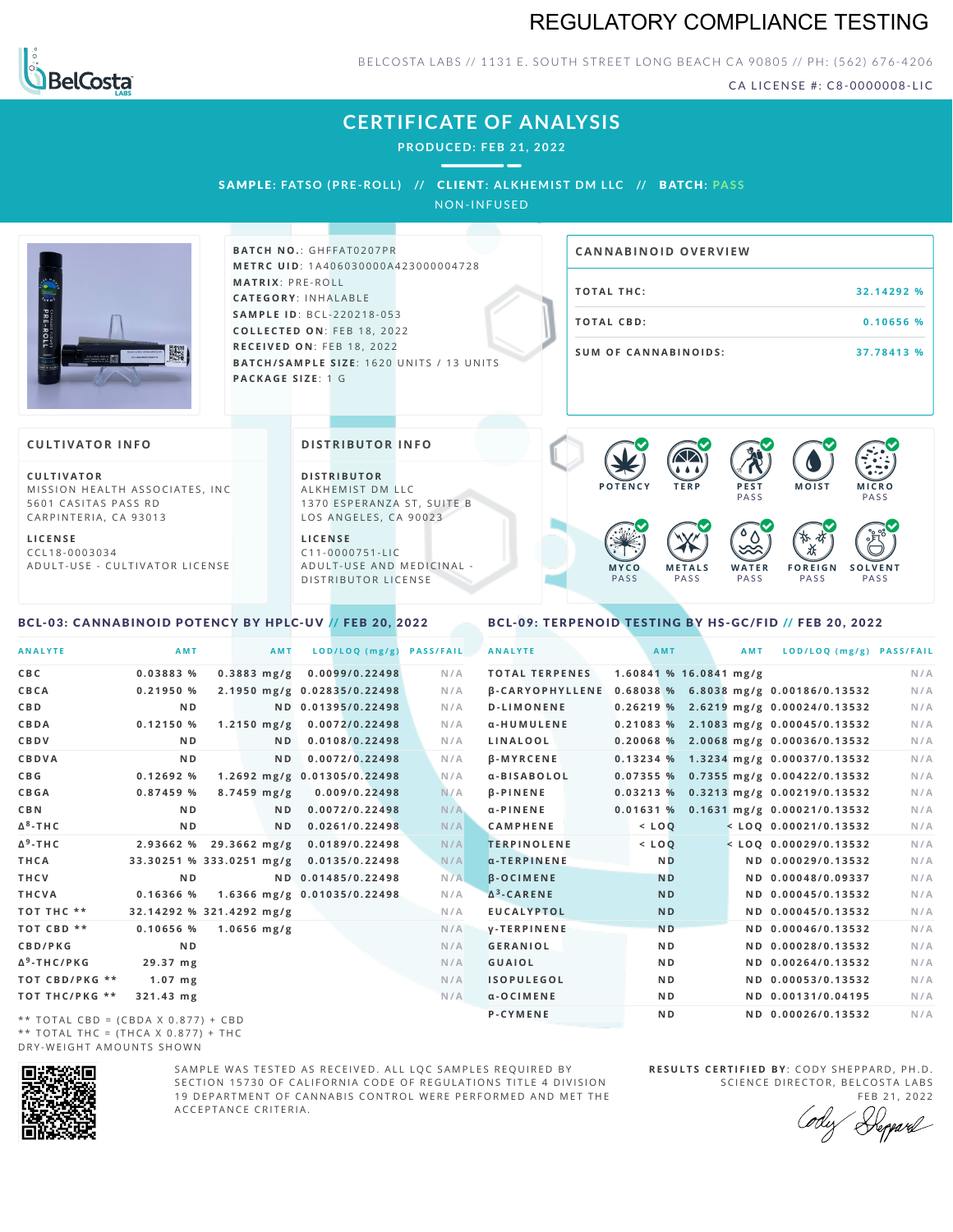## REGULATORY COMPLIANCE TESTING

#### <span id="page-1-0"></span>BCL-13: PESTICIDE TESTING BY GC/MS // FEB 20, 2022

| <b>ANALYTE</b>         | LIMIT         | $AMT(\mu g/g)$ | LOD/LOQ (µg/g) | <b>PASS/FAIL</b> |
|------------------------|---------------|----------------|----------------|------------------|
| <b>CAPTAN</b>          | $0.7 \mu g/g$ | N <sub>D</sub> | 0.01977/0.06   | <b>PASS</b>      |
| <b>CHLORDANE</b>       | Any amt       | N <sub>D</sub> |                | <b>PASS</b>      |
| <b>CHLORDANE CIS</b>   |               | ND.            | 0.01199/0.03   | N/A              |
| <b>CHLORDANE TRANS</b> |               | N <sub>D</sub> | 0.01082/0.03   | N/A              |
| <b>CHLORFENAPYR</b>    | Any amt       | N <sub>D</sub> | 0.01364/0.06   | <b>PASS</b>      |
|                        |               |                |                |                  |

| <b>ANALYTE</b>                      | LIMIT         | $AMT (\mu g/g)$ | LOD/LOQ (µg/g) | <b>PASS/FAIL</b> |
|-------------------------------------|---------------|-----------------|----------------|------------------|
| <b>CHLORPYRIFOS</b>                 | Any amt       | N <sub>D</sub>  | 0.01653/0.06   | <b>PASS</b>      |
| <b>DICHLORVOS</b>                   | Any amt       | N <sub>D</sub>  | 0.01165/0.06   | <b>PASS</b>      |
| <b>METHYL PARATHION</b>             | Any amt       | N <sub>D</sub>  | 0.00851/0.06   | <b>PASS</b>      |
| PENTACHLORONI-<br><b>TROBENZENE</b> | $0.1 \mu g/g$ | N <sub>D</sub>  | 0.01282/0.06   | <b>PASS</b>      |
|                                     |               |                 |                |                  |

### BCL-05: RESIDUAL PESTICIDE ANALYSIS BY LC-MS/MS ESI // FEB 20, 2022

| <b>ANALYTE</b>         |                  | LIMIT $AMT (\mu g/g)$ | LOD/LOQ (µg/g) | <b>PASS/FAIL</b> | <b>ANALYTE</b>       |                  | LIMIT AMT $(\mu g/g)$ | LOD/LOQ (µg/g) PASS/FAIL |             |
|------------------------|------------------|-----------------------|----------------|------------------|----------------------|------------------|-----------------------|--------------------------|-------------|
| <b>ABAMECTIN</b>       | $0.1 \mu g/g$    | N D                   | 0.01153/0.04   | <b>PASS</b>      | <b>MALATHION</b>     | $0.5 \mu g/g$    | N D                   | 0.00472/0.02             | <b>PASS</b> |
| <b>ACEPHATE</b>        | $0.1 \mu g/g$    | N D                   | 0.00368/0.02   | <b>PASS</b>      | <b>METALAXYL</b>     | $2 \mu g/g$      | N D                   | 0.00503/0.02             | PASS        |
| ACEQUINOCYL            | $0.1 \mu g/g$    | N D                   | 0.00417/0.02   | <b>PASS</b>      | <b>METHIOCARB</b>    | Any amt          | N D                   | 0.00503/0.02             | PASS        |
| <b>ACETAMIPRID</b>     | $0.1 \mu g/g$    | N D                   | 0.00464/0.02   | PASS             | METHOMYL             | 1 $\mu$ g/g      | N D                   | 0.00494/0.02             | PASS        |
| <b>ALDICARB</b>        | Any amt          | ND                    | 0.01109/0.04   | <b>PASS</b>      | <b>MEVINPHOS</b>     | Any amt          | N D                   |                          | PASS        |
| <b>AZOXYSTROBIN</b>    | $0.1 \mu g/g$    | N D                   | 0.00639/0.02   | <b>PASS</b>      | <b>MEVINPHOSI</b>    |                  | N D                   | 0.00163/0.0084           | N/A         |
| <b>BIFENAZATE</b>      | $0.1 \mu g/g$    | N D                   | 0.00355/0.02   | <b>PASS</b>      | <b>MEVINPHOS II</b>  |                  | N D                   | 0.00542/0.0316           | N/A         |
| <b>BIFENTHRIN</b>      | $3 \mu g/g$      | ND                    | 0.00473/0.04   | <b>PASS</b>      | MYCLOBUTANIL         | $0.1 \mu g/g$    | N D                   | 0.00867/0.04             | PASS        |
| <b>BOSCALID</b>        | $0.1 \mu g/g$    | N D                   | 0.00494/0.02   |                  | PASS NALED           | 0.1 µg/g         | N D                   | 0.00328/0.02             | PASS        |
| CARBARYL               | $0.5 \, \mu g/g$ | N D                   | 0.00295/0.02   | PASS             | OXAMYL               | $0.5 \, \mu g/g$ | N D                   | 0.00455/0.02             | PASS        |
| CARBOFURAN             | Any amt          | N D                   | 0.00613/0.02   | PASS             | PACLOBUTRAZOL        | Any amt          | N D                   | 0.00714/0.04             | PASS        |
| CHLORANTRANIL-         | $10 \mu g/g$     | N D                   | 0.00697/0.04   | PASS             | <b>PERMETHRIN</b>    | $0.5 \mu g/g$    | N D                   |                          | PASS        |
| <b>IPROLE</b>          |                  |                       |                |                  | PERMETHRIN CIS       |                  | N D                   | 0.00237/0.0082           | N/A         |
| <b>CLOFENTEZINE</b>    | $0.1 \mu g/g$    | N D                   | 0.0054/0.02    | <b>PASS</b>      | PERMETHRIN TRANS     |                  | N D                   | 0.00245/0.0118           | N/A         |
| COUMAPHOS              | Any amt          | N D                   | 0.00215/0.02   | PASS             | <b>PHOSMET</b>       | $0.1 \mu g/g$    | N D                   | 0.0043/0.02              | PASS        |
| CYFLUTHRIN             | $2 \mu g/g$      | N D                   | 0.05508/0.2    | <b>PASS</b>      | PIPERONYLBUTO-       | $3 \mu g/g$      | N D                   | 0.00247/0.02             | PASS        |
| <b>CYPERMETHRIN</b>    | $1 \mu g/g$      | N D                   | 0.00556/0.04   | <b>PASS</b>      | XIDE                 |                  |                       |                          |             |
| <b>DAMINOZIDE</b>      | Any amt          | N D                   | 0.00227/0.04   | PASS             | <b>PRALLETHRIN</b>   | $0.1 \mu g/g$    | N D                   | 0.00392/0.02             | PASS        |
| <b>DIAZINON</b>        | $0.1 \mu g/g$    | N D                   | 0.00487/0.02   | <b>PASS</b>      | PROPICONAZOLE        | $0.1 \mu g/g$    | N D                   | 0.0024/0.02              | PASS        |
| <b>DIMETHOATE</b>      | Any amt          | N D                   | 0.00354/0.02   | <b>PASS</b>      | <b>PROPOXUR</b>      | Any amt          | N D                   | 0.00374/0.02             | PASS        |
| <b>DIMETHOMORPH</b>    | $2 \mu g/g$      | N D                   |                | <b>PASS</b>      | <b>PYRETHRINS</b>    | $0.5 \mu g/g$    | N D                   | 0.00726/0.04             | PASS        |
| <b>DIMETHOMORPH I</b>  |                  | N D                   | 0.00109/0.0078 | N/A              | <b>PYRIDABEN</b>     | $0.1 \mu g/g$    | N D                   | 0.0034/0.02              | PASS        |
| <b>DIMETHOMORPH II</b> |                  | ND                    | 0.0015/0.0122  | N/A              | <b>SPINETORAM</b>    | $0.1 \mu g/g$    | N D                   |                          | PASS        |
| <b>ETHOPROPHOS</b>     | Any amt          | N D                   | 0.0041/0.02    | <b>PASS</b>      | <b>SPINETORAM J</b>  |                  | N D                   | 0.00329/0.016            | N/A         |
| <b>ETOFENPROX</b>      | Any amt          | N D                   | 0.00274/0.02   | <b>PASS</b>      | <b>SPINETORAM L</b>  |                  | N D                   | 0.00157/0.016            | N/A         |
| <b>ETOXAZOLE</b>       | $0.1 \mu g/g$    | N D                   | 0.00385/0.02   | PASS             | <b>SPINOSAD</b>      | $0.1 \mu g/g$    | N D                   |                          | PASS        |
| <b>FENHEXAMID</b>      | $0.1 \mu g/g$    | N D                   | 0.01055/0.02   | <b>PASS</b>      | SPINOSAD A           |                  | N D                   | 0.00205/0.01438          | N/A         |
| <b>FENOXYCARB</b>      | Any amt          | ND.                   | 0.00175/0.02   | <b>PASS</b>      | SPINOSAD D           |                  | N D                   | 0.00104/0.00498          | N/A         |
| <b>FENPYROXIMATE</b>   | 0.1 µg/g         | N D                   | 0.00481/0.02   | <b>PASS</b>      | <b>SPIROMESIFEN</b>  | 0.1 µg/g         | N D                   | 0.00944/0.04             | PASS        |
| <b>FIPRONIL</b>        | Any amt          | N D                   | 0.00478/0.02   | PASS             | <b>SPIROTETRAMAT</b> | $0.1 \, \mu g/g$ | N D                   | 0.00208/0.02             | PASS        |
| FLONICAMID             | $0.1 \mu g/g$    | N D                   | 0.00398/0.02   | PASS             | <b>SPIROXAMINE</b>   | Any amt          | N D                   | 0.00344/0.02             | PASS        |
| <b>FLUDIOXONIL</b>     | $0.1 \mu g/g$    | N D                   | 0.01369/0.04   | PASS             | <b>TEBUCONAZOLE</b>  | $0.1 \mu g/g$    | N D                   | 0.00816/0.04             | PASS        |
| HEXYTHIAZOX            | $0.1 \mu g/g$    | N D                   | 0.00297/0.02   | PASS             | <b>THIACLOPRID</b>   | Any amt          | N D                   | 0.0039/0.02              | PASS        |
| <b>IMAZALIL</b>        | Any amt          | N D                   | 0.0056/0.02    | PASS             | <b>THIAMETHOXAM</b>  | $5 \mu g/g$      | N D                   | 0.00358/0.02             | PASS        |
| <b>IMIDACLOPRID</b>    | 5 µg/g           | N D                   | 0.00645/0.02   | <b>PASS</b>      | TRIFLOXYSTROB-<br>ΙN | $0.1 \mu g/g$    | N D                   | 0.00421/0.02             | PASS        |
| KRESOXIM-<br>METHYL    | $0.1 \mu g/g$    | N D                   | 0.00339/0.02   | PASS             |                      |                  |                       |                          |             |